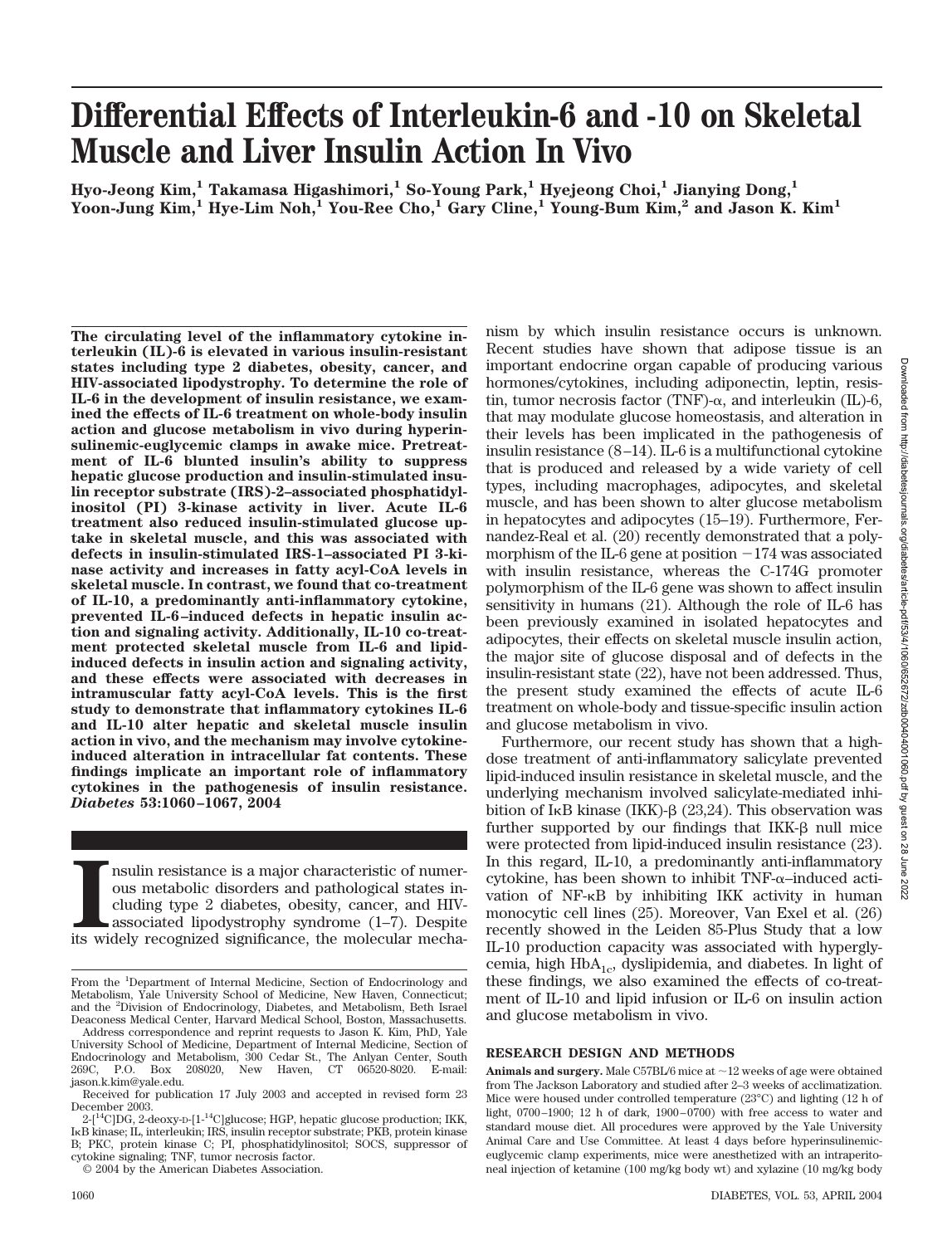wt), and an indwelling catheter was inserted in the right internal jugular vein as previously described (27). On the day of clamp experiment, a three-way connector was attached to the jugular vein catheter to intravenously deliver solutions (e.g., glucose, insulin), and the blood samples were obtained from the tail vessel (27).

**Hyperinsulinemic-euglycemic clamps to assess insulin action and signaling in vivo.** After an overnight fast, saline (control,  $n = 8$ ) or mouse recombinant IL-6 (0.5  $\mu$ g/h,  $n = 5$ ; Sigma, St. Louis, MO) was infused for 2 h of the pretreatment period and a blood sample  $(60 \mu)$  was collected at the end for the measurements of glucose, insulin, and fatty acids. The IL-6 pretreatment period was followed by a 2-h hyperinsulinemic-euglycemic clamp with a primed-continuous infusion of human insulin (Humulin; Eli Lilly, Indianapolis, IN) at a rate of 15 pmol  $\cdot$  kg<sup>-1</sup>  $\cdot$  min<sup>-1</sup> to raise plasma insulin within a physiological range and continuous IL-6 infusion. Blood samples (20  $\mu$ I) were collected at 20-min intervals for the immediate measurement of plasma glucose concentration, and 20% glucose was infused at variable rates to maintain plasma glucose at basal concentrations. Basal and insulin-stimulated whole-body glucose turnover was estimated with a continuous infusion of [3-3 H]glucose (Perkin Elmer Life and Analytical Sciences, Boston, MA) during the pretreatment period (0.05  $\mu$ Ci/min) and throughout the clamps (0.1 Ci/min). All infusions were performed using microdialysis pumps (CMA/ Microdialysis, North Chelmsford, MA). To estimate insulin-stimulated glucose uptake in individual tissues, 2-deoxy-D-[1-14C]glucose (2-[14C]DG) (Perkin Elmer) was administered as a bolus (10  $\mu$ Ci) at 75 min after the start of clamps as previously described (27). Blood samples were taken during and at the end of clamps for measurement of plasma [3H]glucose, 3H<sub>2</sub>O, 2-[<sup>14</sup>C]DG concentrations, insulin, and/or fatty acids concentrations (27). At the end of the clamps, mice were anesthetized with sodium pentobarbital injection. Within 5 min, three muscles (gastrocnemius, tibialis anterior, and quadriceps) from both hindlimbs, epididymal white adipose tissue, interscapular brown adipose tissue, liver, and heart were taken as previously described (27).

**Biochemical assays and calculation.** The glucose concentration during the clamps was analyzed using  $10 \text{ µl}$  plasma by a glucose oxidase method on a Beckman Glucose Analyzer 2 (Beckman, Fullerton, CA). Plasma insulin concentration was measured by radioimmunoassay using kits from Linco Research (St. Charles, MO). Plasma fatty acid concentration was determined using an acyl-CoA oxidase-based colorimetric kit (Wako Chemicals, Richmond, VA). Plasma concentrations of [3- $\rm{^3H}$ ]glucose, 2-[ $\rm{^{14}C}$ ]DG, and  $\rm{^3H_2O}$  were determined after deproteinization of plasma samples as previously described  $(27)$ . The radioactivity of  ${}^{3}H$  in tissue glycogen was determined by digesting tissue samples in KOH and precipitating glycogen with ethanol. For the determination of tissue 2-[14C]DG-6-phosphate content, tissue samples were homogenized, and the supernatants were subjected to an ion-exchange column to separate  $2-[$ <sup>14</sup>C]DG-6-phosphate from  $2-[$ <sup>14</sup>C]DG (27).

Rates of basal and insulin-stimulated whole-body glucose turnover were determined as the ratio of the [<sup>3</sup> H]glucose infusion rate (disintegrations per minute  $\delta$  [dpm]) to the specific activity of plasma glucose (dpm/ $\mu$ mol) at the end of the basal period and during the final 30 min of the clamps, respectively. Hepatic glucose production (HGP) during the clamps was determined by subtracting the steady-state glucose infusion rate from the whole-body glucose turnover rate. Whole-body glycolysis and glycogen/lipid synthesis were calculated as previously described (27). Glucose uptake in individual tissues was calculated from the plasma 2-[14C]DG profile, which was fitted with a double exponential or linear curve using MLAB (Civilized Software, Bethesda, MD) and tissue 2-[14C]DG-6-phosphate content. Skeletal muscle glycolysis and glycogen synthesis were calculated as previously described (27).

**Insulin signaling analysis.** Skeletal muscle (gastrocnemius) and liver samples were obtained at the end of the clamps to measure in vivo activities of insulin receptor substrate (IRS)-1– and IRS-2–associated phosphatidylinositol (PI) 3-kinase, respectively. These activities were assessed by immunoprecipitating tissue lysates with polyclonal IRS-1/IRS-2 antibodies (Upstate Biotechnology, Lake Placid, NY) coupled with protein A-sepharose beads (Sigma) and assessing the incorporation of  ${}^{32}P$  into PI to yield PI-3-monophosphate. The immune complex was washed, and the activity was determined as previously described  $(28)$ . Insulin-stimulated activity of protein kinase C (PKC)- $\lambda$ / $\zeta$  was determined by immunoprecipitating tissue lysates with a polyclonal PKC antibody (Santa Cruz Biotechnology, Santa Cruz, CA) that recognized both PKC- $\lambda$  and - $\zeta$ , coupled with protein A-sepharose beads as previously described (28). Insulin-stimulated Akt activity was determined by immunoprecipitating tissue lysates with a polyclonal Akt antibody (Upstate Biotechnology) that recognized both Akt1 and Akt2, coupled with protein G-sepharose beads (Amersham Pharmacia Biotechnology, Piscataway, NJ) as previously described (28).

**Measurements of phospho-STAT3 expression and fatty acyl-CoA in skeletal muscle and liver.** To determine STAT3 tyrosine phosphorylation in IL-6–treated skeletal muscle, tissue samples were obtained after 10-min postintraperitoneal IL-6 injection  $(1 \mu\text{g})$  or 2-h intravenous IL-6 infusion  $(0.5 \mu\text{m})$ g/h). Muscle lysates (gastrocnemius) were resolved by SDS-PAGE (8% gel) and transferred to nitrocellulose membranes. The nitrocellulose membranes were blocked and incubated with phospho-specific STAT3 (Tyr705) polyclonal antibody (Cell Signaling, Beverly, MA). The membranes were washed and incubated with horseradish peroxidase secondary antibody (Amersham Pharmaceuticals, Arlington Heights, IL), and the bands were visualized using the enhanced chemiluminescence system (Amersham Pharmaceuticals).

To determine the intramuscular and intrahepatic concentrations of fatty acyl-CoA using liquid chromatography tandem mass spectrometry, skeletal muscle (quadriceps) and liver samples were homogenized and prepared using a modified method of Bligh and Dyer (29). A PE Sciex API 3000 tandem mass spectrometer (Applied Biosystems, Foster City, CA) interfaced with the TurboIonSpray ionization source was used for the analysis. The intracellular concentrations of long-chain fatty acyl-CoAs (C16:0, C16:1, C18:0, C18:1, C18:2, and C18:3) were detected in negative electrospray mode, and C17 CoA ester was used as an internal standard. The doubly charged ions of these compounds were transmitted, and singly charged product ions were quantified in multiple reaction mode.

**Effects of IL-10 co-treatment on IL-6 and lipid-induced insulin resistance in vivo.** To examine the effects of IL-10 on IL-6–induced insulin resistance, mouse recombinant IL-10 (0.5  $\mu$ g/h; Sigma) was co-infused with IL-6 (0.5  $\mu$ g/h) for 2 h of the pretreatment period ( $n = 7$ ), and a 2-h hyperinsulinemic-euglycemic clamp was conducted in awake mice. Moreover, the effects of IL-10 on lipid-induced insulin resistance were examined by infusing lipid  $(5 \text{ ml} \cdot \text{kg}^{-1} \cdot \text{h}^{-1}$ , Liposyn II, triglyceride emulsion, 20% wt/vol; Abbott, Chicago) and heparin (6 units/h) with or without IL-10 (0.2  $\mu$ g/h) for  $5 h(n = 5$  for each group), and the clamp experiment was conducted in awake mice. The effects of IL-10 treatment alone on insulin action were determined in an additional group of mice treated with a 2-h infusion of saline  $(n = 6)$  or IL-10 (0.5  $\mu$ g/h, *n* = 7) followed by clamp experiments.

For insulin-signaling assays (i.e., IRS-1/IRS-2–associated PI 3-kinase, PKC-  $\lambda/\zeta$ , and Akt/protein kinase B [PKB] activities), skeletal muscle (gastrocnemius) and liver samples were obtained at the end of clamp experiments. For phospho-STAT3 expression and fatty acyl-CoA levels, skeletal muscle (gastrocnemius and quadriceps, respectively) and/or liver samples were obtained after a 2-h intravenous co-infusion of  $IL-10$  and  $IL-6$  (0.5  $\mu$ g/h for each) or 5-h co-infusion of IL-10 (0.2  $\mu$ g/h) and lipid (5 ml·kg<sup>-1</sup>·h<sup>-1</sup>).

**Statistical analysis.** Data are expressed as means  $\pm$  SE. The significance of the difference in mean values among control, IL-6 treated, IL-6/IL-10 cotreated, lipid-infused, and lipid/IL-10 co-treated groups was evaluated using the Duncan's multiple range test. The significance of the difference in mean values between control and IL-10–treated mice was evaluated using the Student's *t* test.

### **RESULTS**

**IL-6 decreased skeletal muscle insulin action and signaling in vivo.** IL-6 treatment did not affect basal concentrations of glucose, insulin, and fatty acids compared with the controls (Table 1). Although previous studies have shown the inhibitory effects of IL-6 on pancreatic  $\beta$ -cell function (30,31), our 2-h infusion of IL-6 did not affect circulating insulin levels. Furthermore, previous studies have shown that IL-6 affected the hypothalamus-pituitary-adrenal cortex axis and increased circulating cortocosterone levels in humans (12,32). However, our findings of normal glucose and fatty acids concentrations after acute IL-6 treatment suggested that the dose of IL-6 used in this study did not significantly affect the hypothalamus-pituitary-adrenal cortex axis. During the clamp experiments, the plasma insulin concentration was raised to  $\sim$ 450 pmol/l, whereas the plasma glucose concentration was maintained at  $\sim$ 7 mmol/l by a variable infusion of glucose in both groups (Table 2).

The rates of glucose infusion required to maintain euglycemia increased rapidly in the controls and reached a steady state within 90 min. There was a markedly blunted insulin response during the hyperinsulinemic-euglycemic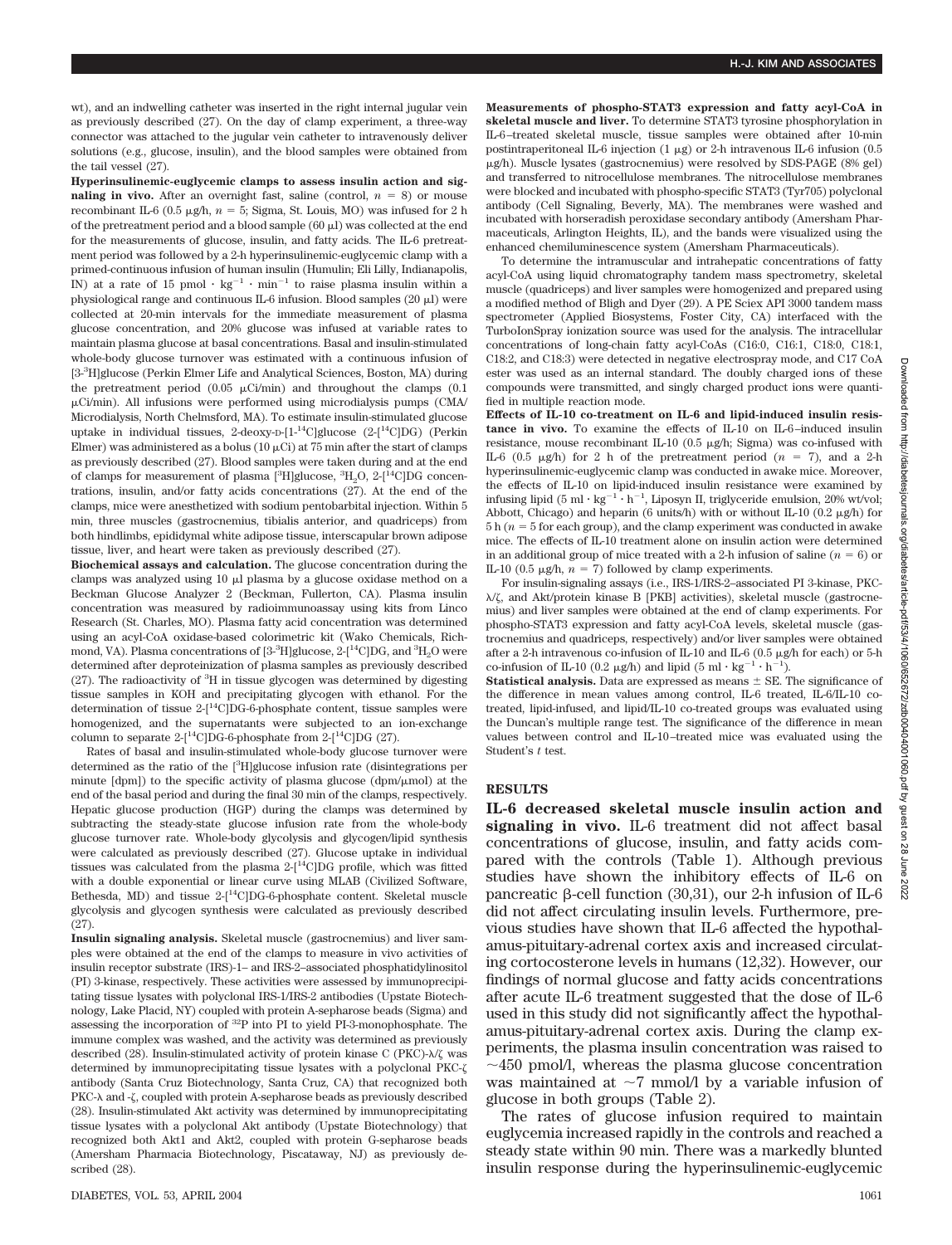#### TABLE 1

Metabolic parameters during the basal period (after pretreatment) in control (saline), IL-6–treated, IL-6– and IL-10–co-treated, lipid-infused, and lipid- and IL-10–co-treated groups

| Basal period               |                                                                                                                                   |  |
|----------------------------|-----------------------------------------------------------------------------------------------------------------------------------|--|
| Plasma insulin<br>(pmol/l) | Plasma fatty<br>$acids$ (mmol/l)                                                                                                  |  |
| $130 \pm 15$               | $1.2 \pm 0.1$                                                                                                                     |  |
| $119 \pm 29$               | $0.9 \pm 0.1$                                                                                                                     |  |
| $86 \pm 10^*$              | $1.1 \pm 0.1$                                                                                                                     |  |
| $110 \pm 18$               | $2.1 \pm 0.5^*$<br>$1.9 \pm 0.2^*$                                                                                                |  |
|                            | Plasma glucose<br>(mmol/l)<br>$9.1 \pm 0.5$<br>$7.9 \pm 0.5$<br>$7.9 \pm 0.7$<br>$6.9 \pm 0.4*$<br>$7.2 \pm 0.3^*$<br>$92 \pm 15$ |  |

Data are means  $\pm$  SE.  $*P < 0.05$  vs. control mice by Duncan's multiple range test.

clamp studies in the IL-6–treated mice, as reflected by a significantly lower steady-state glucose infusion rate (Table 2). Insulin-stimulated whole-body glucose turnover was decreased by  $\sim$ 25% after IL-6 treatment (144  $\pm$  5 vs.  $186 \pm 12 \mu$ mol· $kg^{-1}$ ·min<sup>-1</sup> in the controls) (Fig. 1A). The rate of insulin-stimulated glucose uptake in skeletal muscle in vivo was assessed using  $2-[$ <sup>14</sup>C|DG injection during clamps in awake mice. The IL-6–induced whole-body insulin resistance was mostly accounted for by 40% decreases in insulin-stimulated skeletal muscle (gastrocnemius) glucose uptake (127  $\pm$  14 vs. 218  $\pm$  23 nmol ·  $g^{-1}$  ·  $min^{-1}$ <sup>1</sup> in the IL-6–treated mice vs. controls) (Fig. 1*B*). Insulin-stimulated whole-body glycolysis was significantly reduced, whereas whole-body glycogen/lipid synthesis showed a tendency to decrease after IL-6 treatment (Fig. 2*A* and *B*). The pattern of changes in skeletal muscle glucose metabolic flux paralleled that in whole-body glucose metabolism after IL-6 treatment (Fig. 2*C* and *D*). These results demonstrated that IL-6 treatment caused significant impairment in skeletal muscle insulin action in vivo.

Recent studies in *IRS-1* and *IRS-2* gene–disrupted mice have suggested that IRS-1 is important in insulin activation of muscle glucose metabolism (i.e., insulin-stimulated glucose transport and glycogen synthase activity), whereas IRS-2 is more important in mediating insulin activation of hepatic glucose metabolism (i.e., insulin-mediated suppression of basal HGP) (1,33). IL-6 treatment significantly reduced insulin-stimulated IRS-1–associated PI 3-kinase activity  $(39 \pm 11 \text{ vs. } 148 \pm 9 \text{ arbitrary units in the})$ IL-6–treated mice vs. controls), a key intracellular media-

# TABLE 2

Metabolic parameters during hyperinsulinemic-euglycemic clamp periods in control (saline), IL-6–treated, IL-6– and IL-10– co-treated, lipid-infused, and lipid- and IL-10–co-treated groups

|                                                                                                            | Clamp period                                                                      |                                                                            |                                                                                                       |
|------------------------------------------------------------------------------------------------------------|-----------------------------------------------------------------------------------|----------------------------------------------------------------------------|-------------------------------------------------------------------------------------------------------|
|                                                                                                            | Plasma<br>glucose<br>(mmol/l)                                                     | Plasma<br>insulin<br>(pmol/l)                                              | Glucose<br>infusion<br>rate<br>$(\mu \text{mol} \cdot \text{kg}^{-1})$<br>$\cdot$ min <sup>-1</sup> ) |
| Control<br>IL-6-treated<br>$IL-6-$ and $IL-10-$ co-treated<br>Lipid-infused<br>Lipid- and IL-10-co-treated | $7.1 \pm 0.2$<br>$7.0 \pm 0.7$<br>$7.1 \pm 0.4$<br>$6.4 \pm 0.2$<br>$6.6 \pm 0.4$ | $409 \pm 22$<br>$432 \pm 52$<br>$420 \pm 16$<br>$427 \pm 56$<br>$442 + 61$ | $183 \pm 11$<br>$88 \pm 12*$<br>$191 \pm 14$<br>$140 \pm 6^*$<br>$180 \pm 17$                         |

Data are means  $\pm$  SE.  $^*P$  < 0.05 vs. control mice by Duncan's multiple range test.

tor of insulin signaling in skeletal muscle (Fig. 1*C*). These findings demonstrate that IL-6–induced skeletal muscle insulin resistance was most likely secondary to IL-6– induced defects in skeletal muscle insulin signaling. In contrast, insulin-stimulated activities of  $PKC-\lambda/\zeta$  and  $Akt/$ PKB were not significantly altered among groups (7.0  $\pm$ 0.6 vs. 8.5  $\pm$  1.1 arbitrary units for PKC- $\lambda/\zeta$  activity and  $537 \pm 120$  vs.  $483 \pm 105$  arbitrary units for Akt/PKB activity in the IL-6–treated mice vs. controls). Interestingly, IL-6 treatment significantly raised intramuscular total fatty acyl-CoA levels (sum of C16:0, C16:1, C18:0, C18:1, C18:2, and C18:3) in the skeletal muscle (quadriceps) compared with the controls (20  $\pm$  4 vs. 8  $\pm$  4 nmol/g in the IL-6–treated mice vs. controls) (Fig. 1*D*). Furthermore, IL-6 treatment increased tyrosine phosphorylation of STAT3 in skeletal muscle, indicating that the effect of IL-6 on skeletal muscle was mediated by IL-6–induced activation of the gp130 complex (Fig. 3). **IL-6–induced hepatic insulin resistance in vivo.** The

rates of basal HGP were not different among the groups, but insulin's ability to suppress basal HGP was significantly reduced after IL-6 treatment, reflecting IL-6–induced hepatic insulin resistance ( $57 \pm 13$  vs.  $3 \pm 8$  µmol  $\cdot$  kg<sup>-1</sup>  $\cdot$  min<sup>-1</sup> for clamp HGP in the IL-6-treated mice vs. controls) (Fig. 4*A* and *B*). This is the first in vivo demonstration of insulin resistance induced by IL-6 treatment in mice and supports previous in vitro findings in hepatocytes (17). Insulin-stimulated IRS-2–associated PI 3-kinase activity in liver was decreased by 50% after IL-6 treatment  $(508 \pm 107 \text{ vs. } 935 \pm 79 \text{ arbitrary units in the IL-6-treated})$ mice vs. controls) (Fig. 4*C*). In contrast to the findings in skeletal muscle, intrahepatic fatty acyl-CoA levels were reduced after IL-6 treatment (Fig. 4*D*).

**IL-10 prevented IL-6–induced insulin resistance in skeletal muscle and liver in vivo.** We examined the effects of 2-h treatment of IL-10 and 2-h co-treatment of IL-10 and IL-6 on in vivo insulin action during hyperinsulinemic-euglycemic clamps in awake mice. Plasma glucose concentrations after saline or IL-10 treatment did not differ among groups (7.8  $\pm$  0.5 or 8.4  $\pm$  0.5 mmol/l, respectively). Steady-state rates of glucose infusion as well as hepatic and peripheral insulin actions were not affected by IL-10 treatment (Fig. 5). Furthermore, plasma glucose, insulin, and fatty acids concentrations during basal or clamp periods did not differ after co-treatment of IL-10 and IL-6 compared with the controls or IL-6–treated mice (Tables 1 and 2). Remarkably, IL-10 co-treatment completely restored IL-6–induced blunted rates of glucose infusion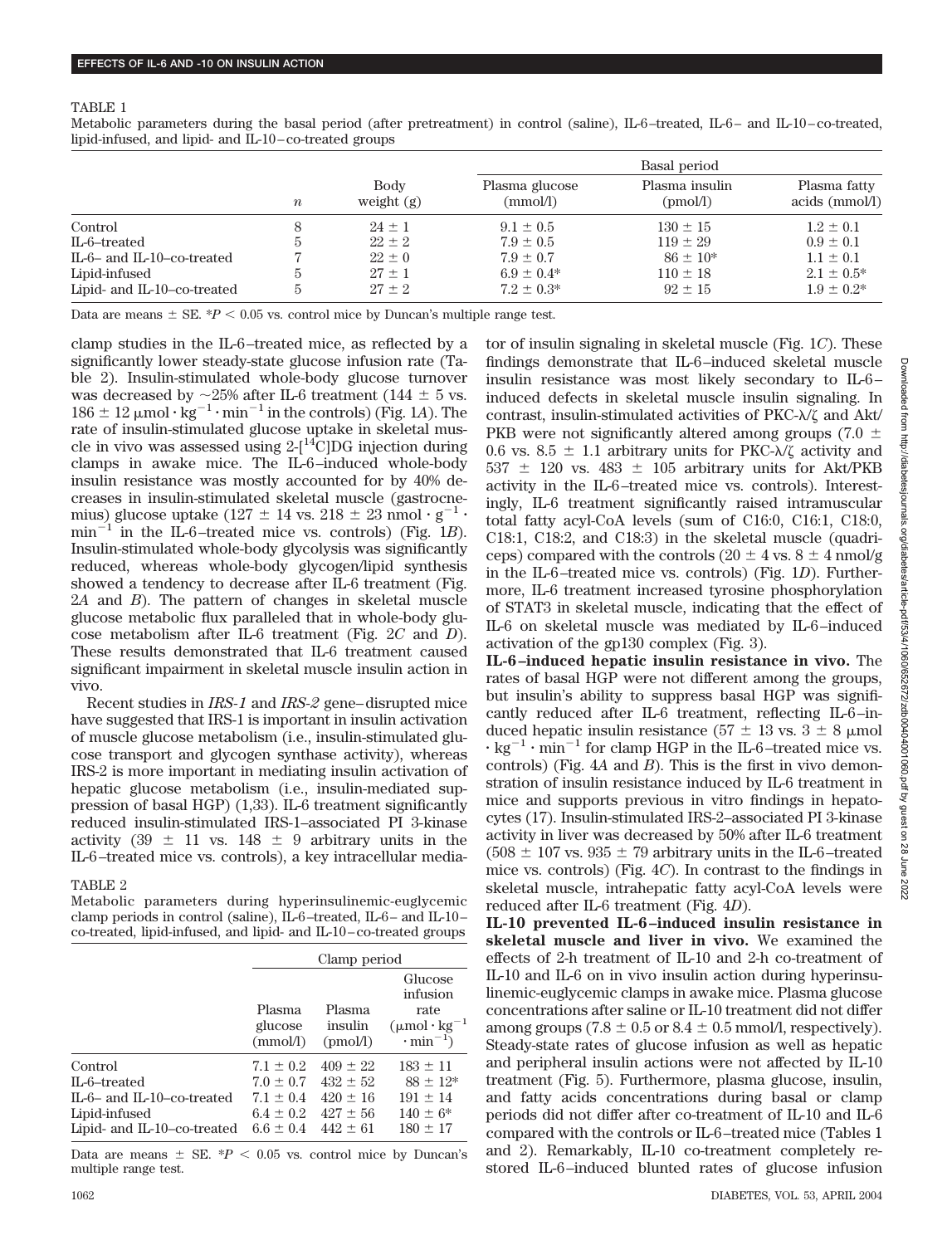

**FIG. 1. Whole-body and skeletal muscle insulin action and fatty acyl-CoA levels in the control, IL-6, IL-6/IL-10, lipid, and lipid/IL-10 mice.** *A***: Insulin-stimulated whole-body glucose turnover in vivo.** *B***: Insulin-stimulated glucose uptake in skeletal muscle (gastrocnemius) in vivo.** *C***: Insulin-stimulated IRS-1–associated PI 3-kinase activity in skeletal muscle (gastrocnemius).** *D***: Intramuscular (quadriceps) fatty acyl-CoA levels. Values are means SE for five to eight experiments. \****P* **< 0.05 vs. control mice.**

during clamps (Table 2). Insulin-stimulated whole-body glucose turnover was normalized after IL-10 co-treatment  $(191 \pm 10 \mu \text{mol} \cdot \text{kg}^{-1} \cdot \text{min}^{-1})$  compared with the IL-6–treated mice, and this was accounted for by increases in insulin-stimulated skeletal muscle glucose uptake after IL-10 co-treatment  $(237 \pm 20 \text{ nmol} \cdot \text{g}^{-1} \cdot \text{min}^{-1})$  (Fig. 1A) and *B*). Similarly, rates of insulin-stimulated whole-body glycogen/lipid synthesis and skeletal muscle glycolysis were increased after IL-10 co-treatment compared with the IL-6–treated mice (Fig. 2*B* and *C*).

The protective effects of IL-10 on IL-6–induced skeletal muscle insulin resistance were secondary to their effects on skeletal muscle insulin signaling. After IL-10 co-treatment, insulin-stimulated IRS-1–associated PI 3-kinase activity was significantly increased compared with the IL-6– treated mice (Fig. 1*C*). These changes in skeletal muscle insulin action and signaling were associated with significantly lower intramuscular fatty acyl-CoA levels in the IL-10 co-treated mice  $(13 \pm 4 \text{ nmol/g})$  compared with the IL-6–treated mice (Fig. 1*D*). Furthermore, similar to the protective effects of IL-10 on IL-6–induced skeletal muscle insulin resistance, insulin's ability to suppress basal HGP  $(1 \pm 5 \mu \text{mol} \cdot \text{kg}^{-1} \cdot \text{min}^{-1}$  for clamp HGP) and insulinmediated IRS-2–associated PI 3-kinase activity (1,023  $\pm$ 239 arbitrary units) were normalized after IL-10 co-treatment (Fig. 4*B* and *C*). Intrahepatic fatty acyl-CoA levels



**FIG. 2. Insulin-stimulated whole-body and skeletal muscle (gastrocnemius) glucose metabolic flux in the control, IL-6, IL-6/IL-10, lipid, and lipid/IL-10 mice.** *A***: Insulin-stimulated whole-body glycolysis.** *B***: Insulin-stimulated wholebody glycogen/lipid synthesis.** *C***: Insulin-stimulated skeletal muscle glycolysis.** *D***: Insulin-stimulated skeletal muscle glycogen synthesis. Values are means SE for five to eight experiments. \****P* **< 0.05 vs. control mice.**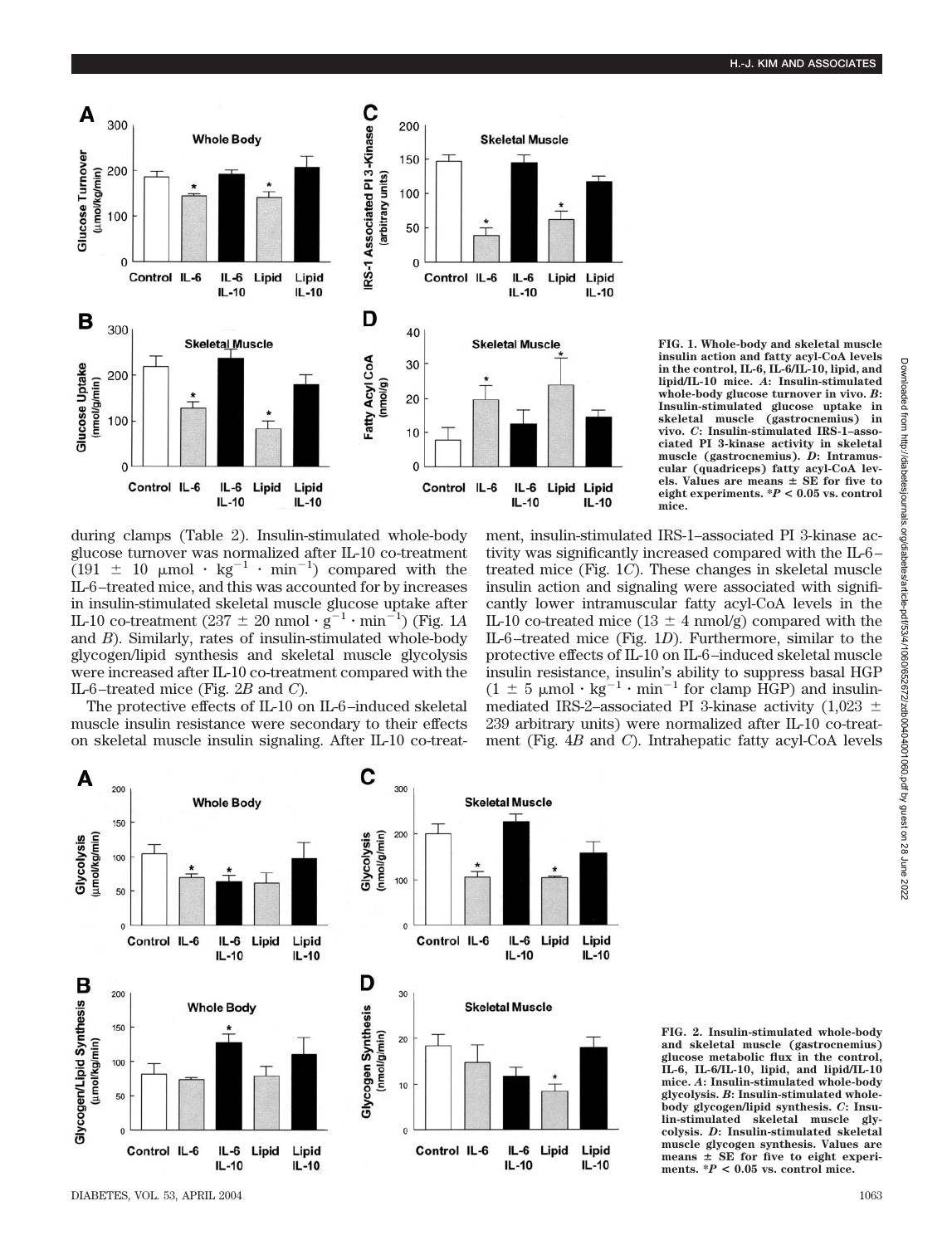# **Skeletal Muscle** pSTAT3 IL6:

**FIG. 3. Tyrosine phosphorylation of STAT3 in skeletal muscle (gastrocnemius) of saline or IL-6–treated mice.**

remained reduced after co-treatment of IL-10 compared with the controls (Fig. 4*D*).

**IL-10 prevented lipid-induced insulin resistance in skeletal muscle in vivo.** Intralipid was infused for 5 h to raise circulating fatty acid levels (Table 1) and induce insulin resistance in skeletal muscle (23). As expected, lipid infusion significantly decreased insulin-stimulated whole-body and skeletal muscle glucose uptake (142  $\pm$  12  $\,$ and 83  $\pm$  18  $\mu$ mol · kg<sup>-1</sup> · min<sup>-1</sup> for whole-body glucose turnover and skeletal muscle glucose uptake, respectively) (Figs. 1 and 2). These changes were due to lipid-induced decreases in insulin-stimulated IRS-1–associated PI 3-kinase activity in skeletal muscle and were further associated with increased intramuscular fatty acyl-CoA levels  $(24 \pm 11 \text{ nmol/g})$  (Fig. 1*C* and *D*). Co-treatment of IL-10 with lipid infusion did not affect circulating fatty acid levels, which remained elevated similar to the lipid-infused mice (Table 1). In contrast, IL-10 co-treatment completely prevented lipid-induced insulin resistance in skeletal muscle, as reflected by normal insulin-stimulated glucose uptake (181  $\pm$  21 nmol  $\cdot$  g<sup>-1</sup>  $\cdot$  min<sup>-1</sup>) and insulin signaling in skeletal muscle (Fig. 1*B* and *C*). Additionally, this protective effect of IL-10 was associated with reduced intramuscular fatty acyl-CoA levels in the IL-10 co-treated with lipid mice  $(15 \pm 2 \text{ nmol/g})$  compared with the lipid-infused mice (Fig. 1*D*). Neither lipid infusion nor lipid and IL-10 co-treatment affected hepatic insulin action, consistent with our previous results (23).

# **DISCUSSION**

To examine the effects of IL-6 and IL-10 on tissue-specific insulin action, we performed 2-h hyperinsulinemic-euglycemic clamps after a 2-h IL-6, IL-10, or IL-6 and IL-10 co-treatment. Our findings showed that acute IL-6 treatment caused insulin resistance in skeletal muscle and liver that was associated with significant defects in insulin signaling and increases in intramuscular fatty acyl-CoA levels. Additionally, IL-6 treatment increased STAT3 tyrosine phosphorylation in skeletal muscle, suggesting the direct effects of IL-6 on skeletal muscle insulin resistance. In contrast, IL-10 co-treatment completely prevented IL-6– induced insulin resistance in skeletal muscle and liver. The protective effects of IL-10 were associated with normalization of insulin signaling and intramuscular fatty acyl-CoA levels. Moreover, IL-10 co-treatment prevented skeletal muscle insulin resistance mediated by a 5-h lipid infusion, and this effect was also associated with normal insulin signaling and intramuscular fatty acyl-CoA levels. Taken together, our findings demonstrated for the first time that acute IL-6 treatment caused skeletal muscle and hepatic insulin resistance in vivo and that IL-10 co-treatment prevented IL-6– and lipid-induced insulin resistance.

Previous studies have shown that IL-6 altered hepatic glucose metabolism (34,35). Ritchie (34) showed that overnight treatment of cultured rat hepatocytes with IL-6 increased labeled glucose release from prelabeled glycogen pools, whereas Kanemaki et al. (35) showed that IL-6 stimulated hepatic glycogen phosphorylase, a rate-limiting enzyme in glycogenolysis. Further supporting the effects of IL-6 to increase HGP, Senn et al. (17) recently found that IL-6 pretreatment reduced insulin-stimulated IRS-1 tyrosine phosphorylation as well as IRS-1–associated PI 3-kinase activity in isolated hepatocytes. In contrast to the potential effects of IL-6 on hepatic insulin resistance, Stouthard et al. (18) showed that IL-6 treatment increased glucose transport in 3T3-L1 adipocytes. Furthermore, Wal-



**FIG. 4. Hepatic insulin action and fatty acyl-CoA levels in the control, IL-6, IL-6/IL-10, lipid, and lipid/IL-10 mice.** *A***: Basal HGP.** *B***: Clamp HGP.** *C***: Insulinstimulated IRS-2–associated PI 3-kinase activity in liver.** *D***: Intrahepatic fatty acyl-CoA levels. Values are means SE for five to eight experiments. \****P* **< 0.05 vs. control mice.**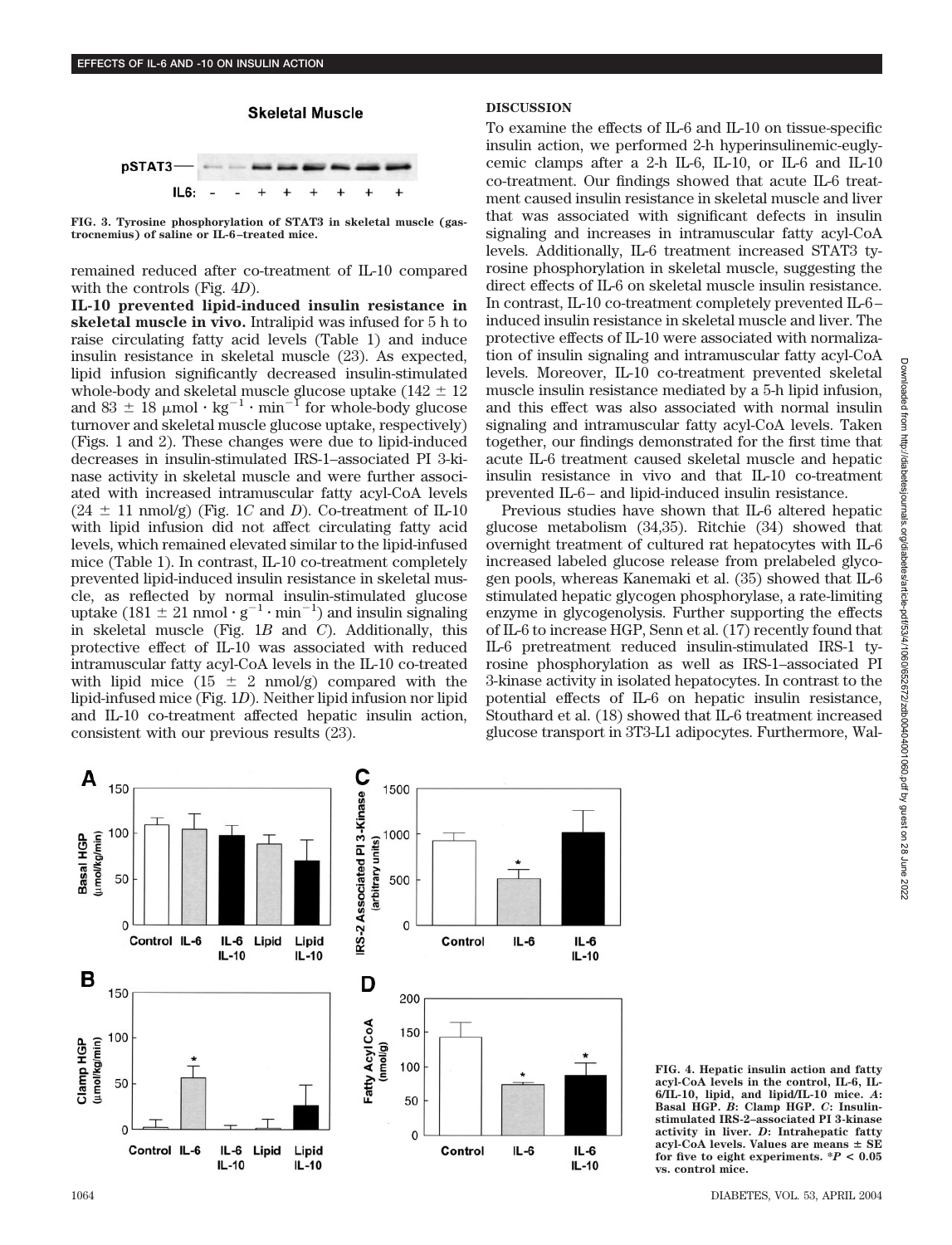

**FIG. 5. Skeletal muscle and hepatic insulin action after IL-10 treatment in the** control  $\textcircled{c}$  and **IL-10**  $\textcircled{e}$  mice. *A*: Steady**state glucose infusion rate.** *B***: Percent suppression of basal HGP.** *C***: Insulin-stimulated whole-body glucose turnover in vivo.** *D***: Insulin-stimulated glucose uptake in skeletal muscle (gastrocnemius) in vivo. Values are means SE for six to seven experiments.**

lenius et al. (36) generated IL-6–deficient mice that were found to develop obesity and become glucose intolerant. Overall, it is clear that in vitro studies with IL-6 have yielded inconsistent results with regard to its effects on whole-body glucose homeostasis. Additionally, the effects of IL-6 on insulin action in skeletal muscle, quantitatively the most important insulin-responsive organ in the body (37), have not been previously examined.

The present findings demonstrated that IL-6 treatment significantly decreased insulin-stimulated glucose uptake in skeletal muscle in vivo, and the underlying mechanism involved defects in insulin-mediated IRS-1–associated PI 3-kinase activity, which is an important intracellular mediator of muscle insulin signaling (1). In addition to the IL-6–induced peripheral insulin resistance, IL-6 pretreatment also blunted insulin's ability to suppress basal HGP in vivo and insulin-mediated IRS-2–associated PI 3-kinase activity in the liver. The biological activities of IL-6 are initiated by binding to a high-affinity receptor complex, consisting of two membrane glycoproteins: the 80-kDa ligand binding component and 130-kDa signal-transducing component (gp130). Upon binding of IL-6, dimerization of gp130 is followed by activation of Janus-activated kinase, which promotes the tyrosine phosphorylation of gp130 (15). This event triggers the recruitment of signal-transducing molecules, such as SHP-2 and STAT3, leading to the activation of suppressor of cytokine signaling (SOCS)-3 (38–40). Recent studies have demonstrated the inhibitory effects of SOCS-3 on insulin-signaling molecules in isolated hepatocytes/HepG2 cells (41) and 3T3-L1 adipocytes (42,43), and the underlying mechanism may involve ubiquitin-mediated degradation of IRS-1 and IRS-2 proteins (44). To determine whether IL-6–mediated activation of STAT3 and SOCS-3 is involved in skeletal muscle insulin resistance, we determined the tyrosine phosphorylation of STAT3 in skeletal muscle of mice treated with

IL-6 for 10 min and found that IL-6 treatment profoundly increased tyrosine phosphorylation of STAT3 in skeletal muscle compared with the controls. The effects of IL-6– mediated STAT3 activation in skeletal muscle may be further supported by the findings of Zhang et al. (45) in which IL-6 was shown to increase IL-6 receptor expression in skeletal muscle. Overall, one hypothesis by which IL-6 caused skeletal muscle insulin resistance involves IL-6– induced activation of STAT3 and SOCS-3 in skeletal muscle, subsequently promoting SOCS-3–mediated degradation of IRS-1 and IRS-2 and leading to defects in insulin signaling and action.

An alternative hypothesis involves IL-6–induced increases in intramuscular fatty acyl-CoA levels. Previous studies have shown a strong inverse relationship between intramuscular fat content and insulin sensitivity in both animal models and humans (46–48). We have also demonstrated that muscle-specific overexpression of lipoprotein lipase, the rate-controlling enzyme in fatty acid uptake into cells (49), caused muscle-specific insulin resistance due to intramuscular accumulation of fatty acid–derived metabolites (47). The underlying mechanism may involve activation of serine kinase cascade, of which  $PKC-\theta$  and/or  $IKK-B$  may play a role, by fatty acid–derived metabolites (e.g., fatty acyl-CoA) leading to the serine phosphorylation of IRS-1 (50–54). In this regard, Yuan et al. (52) have demonstrated that activation of IKK- $\beta$  resulted in defects in skeletal muscle insulin signaling. Additionally, serine phosphorylation of IRS-1 has been shown to reduce tyrosine phosphorylation of IRS-1 and interfere with its ability to recruit and activate PI 3-kinase, as occurs upon treatment with TNF- $\alpha$  and okadaic acid (55,56). Thus, IL-6–induced insulin resistance in skeletal muscle may involve increases in intramuscular fatty acyl-CoA levels and their subsequent deleterious effects on insulin signaling and action. The mechanism by which IL-6 increases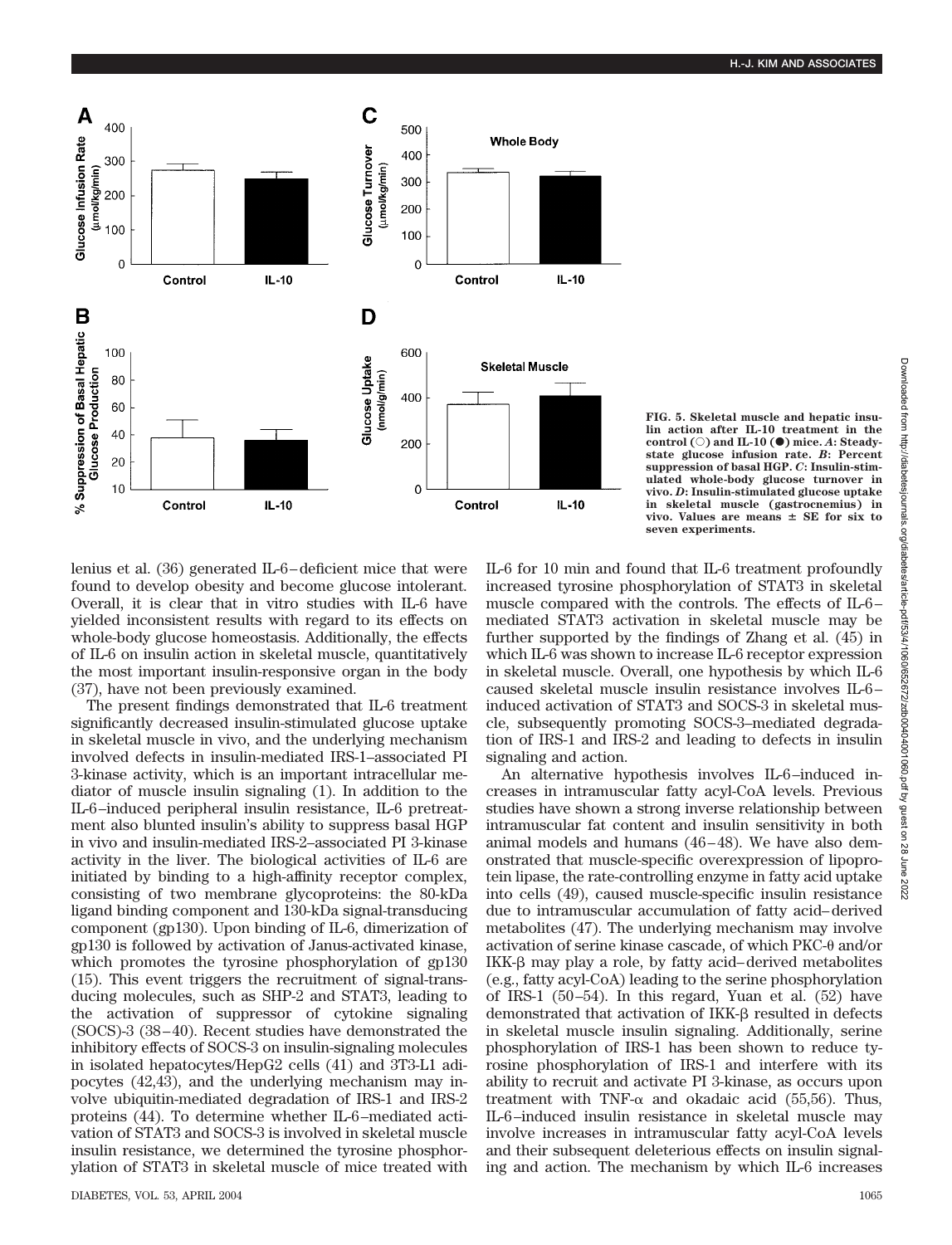intramuscular fat content is unknown but may involve increases in fatty acid uptake and/or decreases in fatty acid oxidation. Moreover, since IL-6 pretreatment did not raise intrahepatic fatty acyl-CoA levels, the mechanism by which IL-6 caused hepatic insulin resistance might involve activation of STAT3 signaling pathway and/or other fatty acid metabolites in liver.

Interestingly, we found that co-treatment of the antiinflammatory cytokine IL-10 completely prevented IL-6– induced defects in both hepatic and skeletal muscle insulin action. The protective effects of IL-10 on IL-6– induced insulin resistance involved normalization of insulin signaling and reduction in intramuscular fatty acyl-CoA levels compared with the IL-6–treated mice. Moreover, we demonstrated that co-treatment of IL-10 also prevented lipid-induced defects in skeletal muscle insulin signaling and action, and this was associated with IL-10–mediated reduction in intramuscular fatty acyl-CoA levels. Since IL-10 prevented both IL-6–induced and lipid-induced insulin resistance in skeletal muscle, the underlying mechanism may involve a common pathway mediated by both IL-6 and lipid infusion. In this regard, we recently demonstrated that skeletal muscle insulin resistance induced by 5-h lipid infusion was due to increases in intramuscular fatty acyl-CoA levels, activation of  $PKC-<sub>0</sub>$ , and subsequent defects in insulin signaling (57). Thus, we hypothesize that IL-6–induced insulin resistance in skeletal muscle is partly mediated via increases in intramuscular fatty acid–derived metabolites and by potential activation of  $PKC-\theta$  and/or IKK leading to defects in insulin signaling and action. Furthermore, the protective effects of IL-10 on IL-6– induced and lipid-induced insulin resistance may involve IL-10–mediated decreases in intramuscular fatty acid– derived metabolites and/or direct inhibition of IKK. In contrast, because intrahepatic fatty acyl-CoA levels were reduced after IL-6 or IL-6/IL-10 co-treatment, different mechanisms may be responsible for cytokine-induced alteration in hepatic insulin action.

In conclusion, our findings, for the first time, demonstrate that IL-6 treatment causes insulin resistance in skeletal muscle and liver in vivo and that co-treatment of the anti-inflammatory cytokine IL-10 protects IL-6–induced and lipid-induced insulin resistance. These findings demonstrate the important role of IL-6 in the pathogenesis of insulin resistance and further implicate IL-10 as a potential therapeutic target in the treatment of insulin resistance.

### **ACKNOWLEDGMENTS**

This study was supported by grants from the American Diabetes Association (7-01-JF-05 [J.K.K.] and 7-02-JF-26  $[Y.-B.K.]).$ 

We are grateful to Zhen-Xiang Liu, Anthony Romanelli, and Aida Groszmann for technical assistance.

### **REFERENCES**

- 1. Kahn CR: Insulin action, diabetogenes, and the cause of type II diabetes. *Diabetes* 43:1066–1084, 1994
- 2. DeFronzo RA: The triumvirate: beta-cell, muscle, liver: a collusion responsible for NIDDM. *Diabetes* 37:667–687, 1988
- 3. Reaven GM: Role of insulin resistance in human disease. *Diabetes* 37:1595– 1607, 1988
- 4. Boden G: Obesity, free fatty acids, and insulin resistance. *Curr Opin Endocr Diabetes* 8:235–239, 2001
- 5. Carr A, Samaras K, Burton S, Law M, Freund J, Chisholm DJ, Cooper DA: A syndrome of peripheral lipodystrophy, hyperlipidaemia, and insulin resistance in patients receiving HIV protease inhibitors. *AIDS* 12:F51–F58, 1998
- 6. Murata H, Hruz PW, Mueckler M: The mechanism of insulin resistance caused by HIV protease inhibitor therapy. *J Biol Chem* 275:20251–20254, 2000
- 7. Fogar P, Basso D, Pasquali C, Piva MG, Brigato L, De Paoli M, Galeotti F, Corsini A, Plebani M: Portal but not peripheral serum levels of interleukin-6 could interfere with glucose metabolism in patients with pancreatic cancer. *Clin Chim Acta* 277:181–189, 1998
- 8. Steppan CM, Bailey ST, Bhat S, Brown EJ, Banerjee RR, Wright CM, Patel HR, Ahima RS, Lazar MA: The hormone resistin links obesity to diabetes. *Nature* 409:307–312, 2001
- 9. Yamauchi T, Kamon J, Waki H, Terauchi Y, Kubota N, Hara K, Mori Y, Ide T, Murakami K, Tsuboyama-Kasaoka N: The fat-derived hormone adiponectin reverses insulin resistance associated with both lipoatrophy and obesity. *Nat Med* 7:941–946, 2001
- 10. Kahn CR, Chen L, Cohen SE: Unraveling the mechanism of action of thiazolidinediones. *J Clin Invest* 106:1305–1307, 2000
- 11. Hotamisligil GS, Shargill NS, Spiegelman BM: Adipose expression of tumor necrosis factor-alpha: direct role in obesity-linked insulin resistance. *Science* 259:87–91, 1993
- 12. Stouthard JM, Romijn JA, Van der Poll T, Endert E, Klein S, Bakker PJM, Veenhof CHN, Sauerwein HP: Endocrinologic and metabolic effects of interleukin-6 in humans. *Am J Physiol* 268:E813–E819, 1995
- 13. Pickup JC, Chusney GD, Thomas SM, Burt D: Plasma interleukin-6, tumor necrosis factor  $\alpha$  and blood cytokine production in type 2 diabetes. *Life Sci* 67:291–300, 2000
- 14. Kern PA, Ranganathan S, Li C, Wood L, Ranganathan G: Adipose tissue tumor necrosis factor and interleukin-6 expression in human obesity and insulin resistance. *Am J Physiol* 280:E745–E751, 2001
- 15. Kishimoto T: The biology of interleukin-6. *Blood* 71:1–10, 1989
- 16. Greenberg AS, McDaniel ML: Identifying the links between obesity, insulin resistance, and  $\beta$ -cell function: potential role of adipocyte-derived cytokines in the pathogenesis of type 2 diabetes. *Eur J Clin Invest* 32:24–34, 2002
- 17. Senn JJ, Klover PJ, Nowak IA, Mooney RA: Interleukin-6 induces cellular insulin resistance in hepatocytes. *Diabetes* 51:3391–3399, 2002
- 18. Stouthard JM, Oude Elferink RPJ, Sauerwein HP: Interleukin-6 enhances glucose transport in 3T3–L1 adipocytes. *Biochem Biopys Res Comm* 220:241–245, 1996
- 19. Pedersen BK, Steensberg A, Schjerling P: Exercise and interleukin-6. *Curr Opin Hematol* 8:137–141, 2001
- 20. Fernandez-Real JM, Broch M, Vendrell J, Gutierrez C, Casamitjana R, Pugeat M, Richart C, Ricart W: Interlekin-6 gene polymorphism and insulin sensitivity. *Diabetes* 49:517–520, 2000
- 21. Vozarova B, Fernandez-Real JM, Knowler WC, Gallart L, Hanson RL, Gruber JD, Ricart W, Vendrell J, Richart C, Tataranni PA, Wolford JK: The interleukin-6(-174) G/C promotor polymorphism is associated with type-2 diabetes mellitus in Native Americans and Caucasians. *Hum Genet* 112: 409–413, 2003
- 22. Cline GW, Petersen KF, Krssak M, Shen J, Hundal RS, Trajanoski Z, Inzucchi S, Dresner A, Rothman DL, Shulman GI: Impaired glucose transport as a cause of decreased insulin-stimulated muscle glycogen synthesis in type 2 diabetes. *N Engl J Med* 341:240–246, 1999
- 23. Kim JK, Kim Y-J, Fillmore JJ, Chen Y, Moore I, Lee J, Yuan M, Li ZW, Karin M, Perret P, Shoelson SE, Shulman GI: Prevention of fat-induced insulin resistance by salicylate. *J Clin Invest* 108:437–446, 2001
- 24. Yin M-J, Yamamoto Y, Gaynor RB: The anti-inflammatory agents aspirin and salicylate inhibit the activity of I<sub>K</sub>B kinase-β. *Nature* 396:77–80, 1998
- 25. Schottelius AJG, Mayo MW, Sartor RB, Baldwin AS: Interleukin-10 signaling blocks inhibitor of  $\kappa$ B kinase activity and nuclear factor  $\kappa$ B DNA binding. *J Biol Chem* 274:31868–31874, 1999
- 26. Van Exel E, Gussekloo J, De Craen AJ, Frolich M, Bootsma-Van Der Wiel A, Westendorp RG: Low production capacity of interleukin-10 associates with the metabolic syndrome and type 2 diabetes: the Leiden 85-Plus Study. *Diabetes* 51:1088–1092, 2002
- 27. Kim JK, Michael MD, Previs SF, Peroni OD, Mauvais-Jarvis F, Neschen S, Kahn BB, Kahn CR, Shulman GI: Redistribution of substrates to adipose tissue promotes obesity in mice with selective insulin resistance in muscle. *J Clin Invest* 105:1791–1797, 2000
- 28. Kim YB, Shulman GI, Kahn BB: Fatty acid infusion selectively impairs insulin action on Akt1 and protein kinase  $C \lambda / \zeta$  but not on glycogen synthase kinase-3. *J Biol Chem* 277:32915–32922, 2002